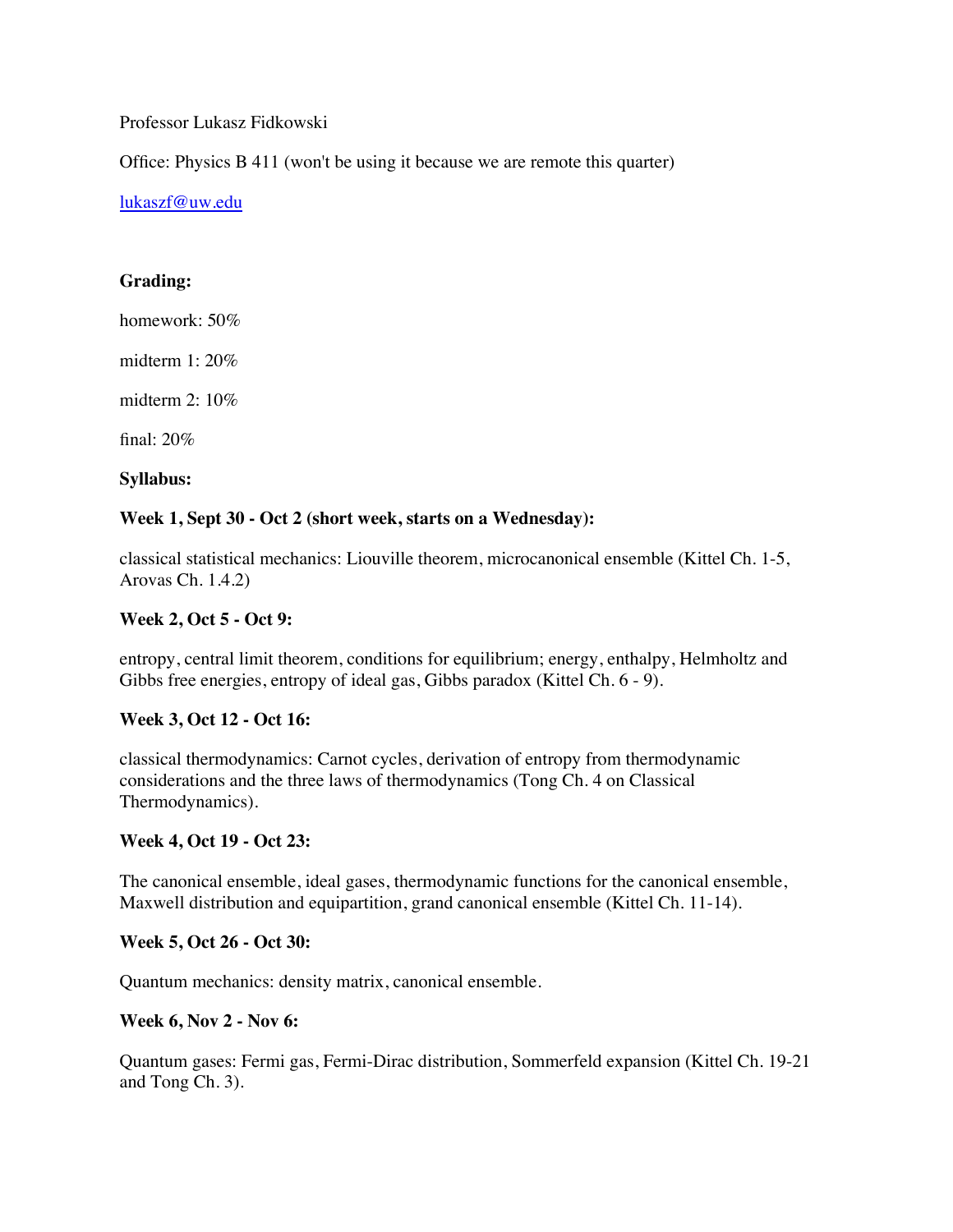### **Week 7, Nov 9 - Nov 13:**

Quantum gases: Bose-Einstein distribution, blackbody radiation, Planck distribution (Tong Ch. 3)

## **Week 8, Nov 16 - Nov 20:**

Continuation of quantum gases: Phonons, Bose-Einstein condensation (Tong Ch. 3)

# **Week 9, Nov 23 - Nov 25 (Thanksgiving week):**

Continue quantum gases: finish Bose Einstein condensation, start Pauli paramagnetism and Landau diamagnetism (Tong Ch. 3)

## **Week 10, Nov 30 - Dec 4:**

finish magnetism, start non-ideal gases: diatomic gases, classical virial expansion, Van der Walls equation of state (Tong Ch. 3 and 2)

## **Week 11: Dec 7 - Dec 11:**

Phase transitions, Clausius-Clapeyron equation, critical fluctuations (Tong Ch. 5)

#### **Logistics:**

I will pre-record lectures on Panopto, and will use class time as an office hour. On **Mondays** and **Wednesdays** I will give brief summaries of the lecture, take questions on lecture material, and give you practice problems to work on. The **Friday** office hour will be less directed - I'll just be logged in and take questions if there are any. In order for all this to work, I expect you to watch the lecture *before* class time.

Exams (two midterms and the final) will be remote like everything else. They will be timed, and I will have you take photos of your solutions and submit them electronically. I assume most everyone has the technology to do this (i.e. a phone) but if not, please let me know ahead of time. I will never require you to have your camera turned on; the exams will be given on the honor system.

The final exam for this class also normally serves as the Masters Review Exam (MRE). It is still to be determined how the MRE will function this quarter. I will post an update here once the Masters Review committee offers guidance. **Update:** the MRE will be a portfolio review this quarter, which means that it will be based on all of your coursework. The final exam will still happen, and it has been moved to **Monday Dec 14 10am**.

## **References**

- Charles Kittel, *Elementary Statistical Physics*. This is the main reference for the course, although because it is somewhat dated it will be supplemented by the two references below. You